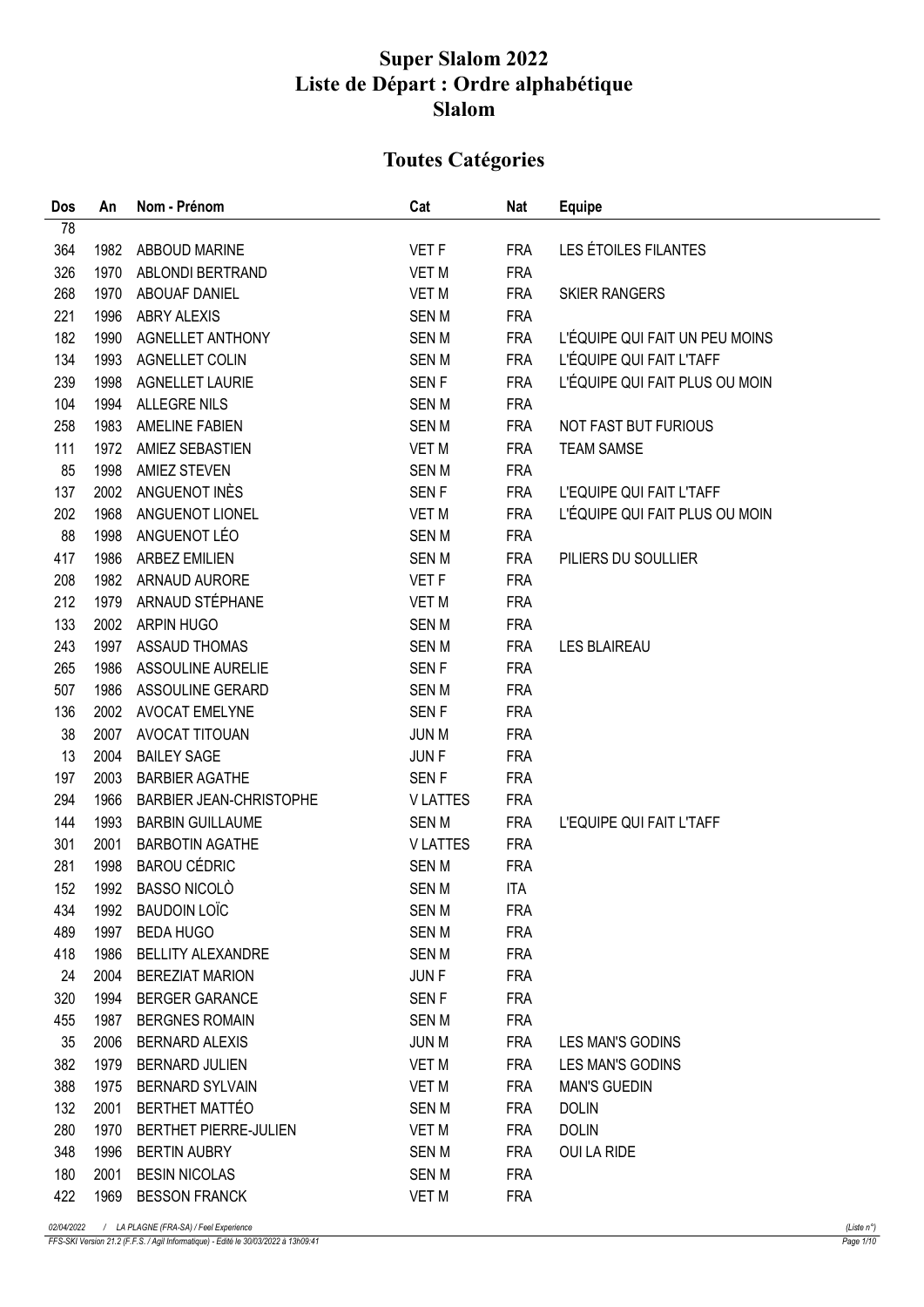| Dos | An           | Nom - Prénom                             | Cat              | Nat        | <b>Equipe</b>                  |
|-----|--------------|------------------------------------------|------------------|------------|--------------------------------|
| 392 | 1980         | <b>BESSOU AURELIEN</b>                   | <b>VET M</b>     | <b>FRA</b> | <b>MCUBE</b>                   |
| 189 | 1992         | <b>BIANCHI MARION</b>                    | SEN <sub>F</sub> | <b>FRA</b> |                                |
| 87  | 2000         | <b>BIANCHINI AUGUSTIN</b>                | <b>SENM</b>      | <b>FRA</b> |                                |
| 292 | 2003         | <b>BICHOT CLARISSE</b>                   | <b>VLATTES</b>   | <b>FRA</b> |                                |
| 149 | 1988         | <b>BIETH OLIVIER</b>                     | <b>SENM</b>      | <b>FRA</b> | <b>GUC</b>                     |
| 379 | 1993         | <b>BILLARD BRUNO</b>                     | <b>SENM</b>      | <b>FRA</b> | LES ÉCHECS                     |
| 207 | 1979         | <b>BLACHOT LINDA</b>                     | VET F            | <b>FRA</b> | <b>FOURTYPLAGNE</b>            |
| 248 | 1981         | <b>BLANC FLORIAN</b>                     | <b>VET M</b>     | <b>FRA</b> |                                |
| 288 | 1946         | <b>BLANC RENÉ</b>                        | PAPY RID         | <b>FRA</b> |                                |
| 83  | 1994         | <b>BOCHET MARIE</b>                      | <b>SENF</b>      | <b>FRA</b> | LES ÉTOILES FILANTES           |
| 162 | 1998         | <b>BOINOT TOM</b>                        | <b>SENM</b>      | <b>FRA</b> |                                |
| 353 | 1978         | <b>BONNEVIE FREDERIC</b>                 | <b>VET M</b>     | <b>FRA</b> |                                |
| 384 | 1994         | <b>BORIE ALEXIS</b>                      | <b>SENM</b>      | <b>FRA</b> | LES SUPER KLETS 1              |
| 457 | 1983         | <b>BORLET DAMIEN</b>                     | <b>SENM</b>      | <b>FRA</b> |                                |
| 306 | 1977         | BOUET ALEXANDRE.BOUET                    | <b>VET M</b>     | <b>FRA</b> | <b>YUGE</b>                    |
| 77  | 2001         | <b>BRECHE CLARISSE</b>                   | SEN <sub>F</sub> | <b>FRA</b> | <b>UVEX</b>                    |
| 175 | 2003         | <b>BRENON MATHIS</b>                     | <b>SENM</b>      | <b>FRA</b> |                                |
| 151 | 1993         | <b>BRIGNONE DAVIDE</b>                   | <b>SENM</b>      | <b>ITA</b> |                                |
| 71  | 1990         | <b>BRIGNONE FEDERICA</b>                 | SEN <sub>F</sub> | <b>ITA</b> |                                |
| 341 | 1990         | <b>BROCHE HUGO</b>                       | <b>SENM</b>      | <b>FRA</b> | CONSTRUCTION SAVOYARDE         |
| 179 | 2002         | <b>BROCHE LOU</b>                        | <b>SENM</b>      | <b>FRA</b> |                                |
| 340 | 1961         | <b>BROCHE PATRICE</b>                    | PAPY RID         | <b>FRA</b> | <b>CONSTRUCTION SAVOYARDE</b>  |
| 342 | 1963         | <b>BROCHE RICHARD</b>                    | PAPY RID         | <b>FRA</b> | <b>CONSTRUCTION SAVOYARDE</b>  |
| 59  | 2005         | <b>BROCHE TOMASS</b>                     | <b>JUN M</b>     | <b>FRA</b> |                                |
| 430 | 1968         | <b>BROYER PATRICK</b>                    | <b>VET M</b>     | <b>FRA</b> |                                |
| 490 | 1990         | <b>BRUN BENJAMIN</b>                     | <b>SENM</b>      | <b>FRA</b> |                                |
| 216 | 1995         | <b>BRUN CLÉMENT</b>                      | <b>SENM</b>      | <b>FRA</b> | <b>MEN IN WHITE</b>            |
| 160 | 1993         | <b>BRUN NICOLAS</b>                      | <b>SENM</b>      | <b>FRA</b> | L'ÉQUIPE QUI FAIT PLUS OU MOIN |
| 343 | 1969         | <b>BRYKAJLO YVON</b>                     | <b>VET M</b>     | <b>FRA</b> | <b>CONSTRUCTION SAVOYARDE</b>  |
| 425 | 1996         | BRÉGOU ANNE-SOLÈNE                       | <b>SENF</b>      | SUI        |                                |
| 442 | 2000         | <b>BRÉGOU TIPHAINE</b>                   | <b>SENF</b>      | <b>SUI</b> |                                |
| 69  |              | 2006 BUFFIN ADRIEN                       | <b>JUN M</b>     | <b>FRA</b> |                                |
| 467 | 1972         | <b>BUISSON DAVID</b>                     | VET M            | <b>FRA</b> |                                |
| 185 | 1999         | <b>BURAH VICTORIA</b>                    | <b>SENF</b>      | <b>FRA</b> | <b>MEN IN WHITE</b>            |
| 470 | 1977         | BURGAT-CHARVILLON STÉPHANE               | <b>VET M</b>     | <b>FRA</b> |                                |
| 26  | 2005         | <b>BURNER ANGELINE</b>                   | JUN F            | <b>FRA</b> |                                |
| 114 | 1997         | CABROL CAMILLE                           | <b>SENF</b>      | <b>FRA</b> |                                |
| 414 | 1997         | <b>CAPONI QUENTIN</b>                    | SEN M            | <b>FRA</b> | NOT FAST BUT FURIOUS           |
| 398 | 2001         | CARUSO MATHILDE                          | <b>SENF</b>      | <b>FRA</b> |                                |
|     |              |                                          |                  |            |                                |
| 283 | 1972<br>2004 | <b>CASTELAIN GABRIEL</b>                 | <b>VET M</b>     | <b>FRA</b> |                                |
| 41  |              | <b>CASTELAIN SIMON</b>                   | <b>JUN M</b>     | <b>FRA</b> |                                |
| 240 | 1995         | CAVAGNOUD L_O<br><b>CAVALADE MAXENCE</b> | <b>SENM</b>      | <b>FRA</b> | L QUIPE QUI FAIT UN PEU MOINS  |
| 432 | 1980         |                                          | VET M            | <b>FRA</b> |                                |
| 481 | 1970         | <b>CAYRE LIONEL</b>                      | VET M            | <b>FRA</b> |                                |
| 504 | 1970         | <b>CAYRE SYLVAIN</b>                     | <b>VET M</b>     | <b>FRA</b> |                                |
| 409 | 1987         | CAYREL GUILLAUME                         | <b>SENM</b>      | <b>FRA</b> |                                |
| 406 | 1998         | <b>CHABRET PAUL</b>                      | <b>SEN M</b>     | <b>FRA</b> |                                |
| 130 | 2002         | CHALAMEL CLÉO                            | <b>SENF</b>      | <b>FRA</b> |                                |
| 22  | 2004         | CHALAMEL LILOU                           | JUN F            | <b>FRA</b> |                                |
| 20  | 2007         | CHALAMEL LOIS                            | JUN F            | <b>FRA</b> |                                |
| 110 | 1989         | CHAPUIS JEAN FRÉDERIC                    | <b>SENM</b>      | <b>FRA</b> |                                |
| 305 |              | 1964 CHARLOT FREDERIC                    | PAPY RID         | <b>FRA</b> | <b>YUGE</b>                    |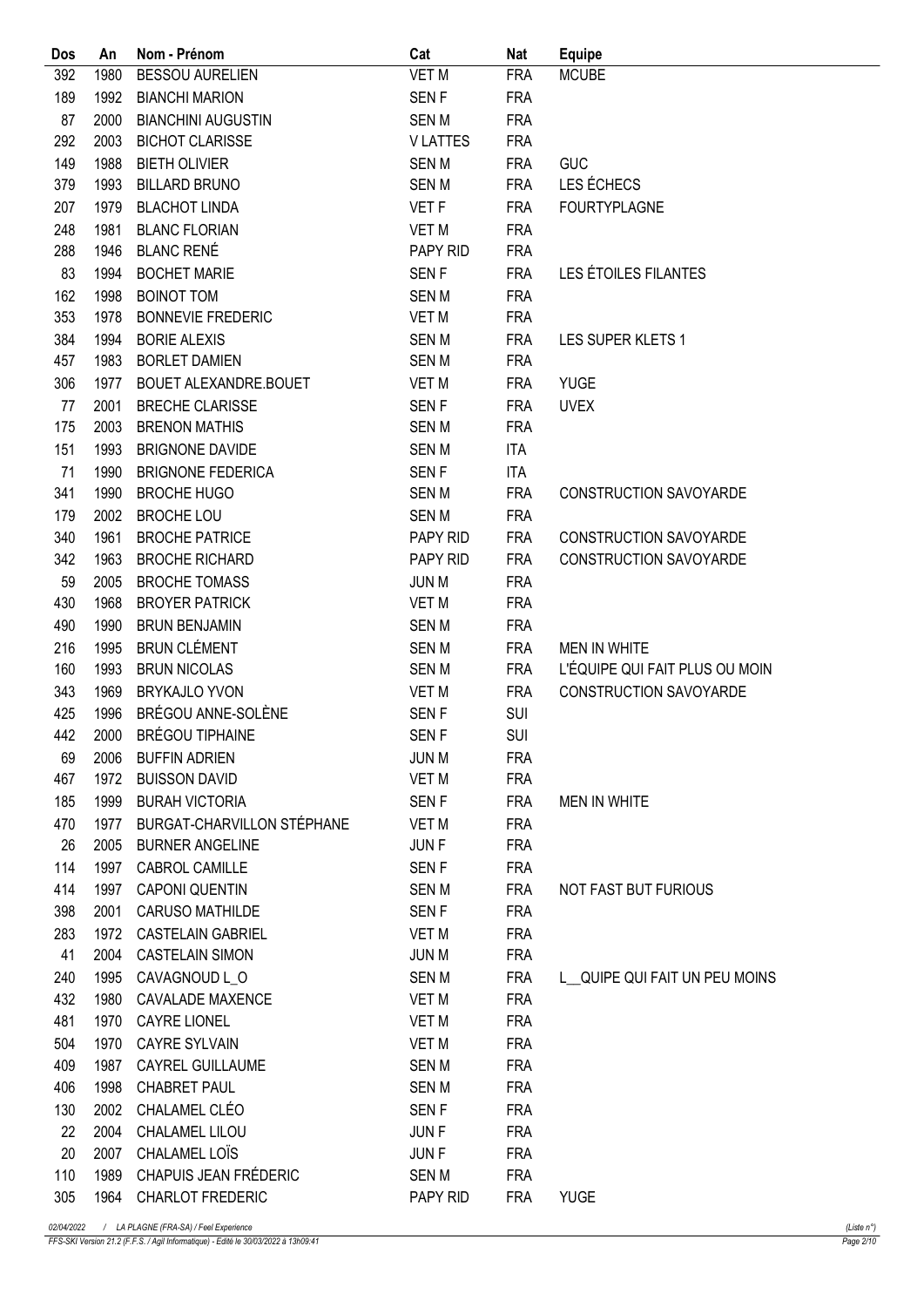| Dos        | An   | Nom - Prénom              | Cat              | <b>Nat</b> | <b>Equipe</b>               |
|------------|------|---------------------------|------------------|------------|-----------------------------|
| 230        | 2000 | <b>CHARVET ADRIEN</b>     | <b>SENM</b>      | <b>FRA</b> |                             |
| 396        | 1997 | CHAUTEMPS CHARLOTTE       | SEN <sub>F</sub> | <b>FRA</b> | LES SUPER KLETS 1           |
| 491        | 1972 | <b>CHEBANIER LAURENT</b>  | <b>VET M</b>     | <b>FRA</b> |                             |
| 357        | 1989 | CHESNAIS JOHANN           | <b>SENM</b>      | <b>FRA</b> | TONTON CARTON               |
| 82         | 2001 | <b>CHEVRIER AXELLE</b>    | <b>SENF</b>      | <b>FRA</b> |                             |
| 80         | 2001 | <b>CHEVRIER MARION</b>    | SEN <sub>F</sub> | <b>FRA</b> |                             |
| 147        | 1965 | CHOSSAT CYRIL             | PAPY RID         | <b>FRA</b> |                             |
| 266        | 1996 | <b>CHRISTMANN CLEMENT</b> | <b>SENM</b>      | <b>FRA</b> |                             |
| 370        | 1982 | CIFANI MICKAËL            | <b>VET M</b>     | <b>FRA</b> | <b>ENCORELÀ</b>             |
| 466        | 1982 | <b>CLARET NOEMIE</b>      | VET F            | <b>FRA</b> |                             |
| 107        | 1981 | <b>CLAREY JOHAN</b>       | <b>VET M</b>     | <b>FRA</b> |                             |
| 157        | 1996 | <b>CLEMENT AUBIN</b>      | <b>SENM</b>      | <b>FRA</b> |                             |
| 193        | 1969 | <b>CLOUP OLIVIER</b>      | <b>VET M</b>     | <b>FRA</b> |                             |
| 437        | 1993 | <b>COIN ANTOINE</b>       | <b>SENM</b>      | <b>FRA</b> |                             |
| 58         | 2005 | <b>COLLIGNON BASILE</b>   | <b>JUN M</b>     | <b>FRA</b> |                             |
| 209        | 1976 | <b>COLLIGNON MATHIEU</b>  | <b>VET M</b>     | <b>FRA</b> |                             |
| 47         | 2004 | COLLOMB CLERC GREG        | <b>JUN M</b>     | <b>FRA</b> | L'ÉQUIPE À GÉGÉ             |
| 184        | 2003 | <b>COMMAND LAURIS</b>     | <b>SENM</b>      | <b>FRA</b> |                             |
| 483        | 1996 | <b>COMTE JULIEN</b>       | <b>SENM</b>      | <b>FRA</b> |                             |
| 471        | 2003 | <b>CORNELIS MARIE</b>     | <b>SENF</b>      | <b>FRA</b> |                             |
| 236        | 1990 | <b>CORSO JORIS</b>        | <b>SENM</b>      | <b>FRA</b> | <b>BORN TO BE WILD</b>      |
| 14         | 2006 | COSTAZ LOLA               | <b>JUNF</b>      | <b>FRA</b> |                             |
| 303        | 1996 | <b>COT ANTHONY</b>        | <b>VLATTES</b>   | <b>FRA</b> | <b>OUI LA RIDE</b>          |
| $\sqrt{3}$ | 2006 | <b>COTTON CHARLOTTE</b>   | JUN F            | <b>FRA</b> | <b>LES BLAIREAUX</b>        |
| 172        | 2001 | <b>COUSINARD BAPTISTE</b> | <b>SENM</b>      | <b>FRA</b> |                             |
| 361        | 1991 | <b>COUTTET THEOPHILE</b>  | <b>SEN M</b>     | <b>FRA</b> |                             |
| 438        | 1980 | <b>CREST THOMAS</b>       | <b>VET M</b>     | <b>FRA</b> |                             |
| 64         | 2005 | <b>CRETIN LIEVEN</b>      | <b>JUN M</b>     | <b>FRA</b> |                             |
| 380        | 1992 | <b>CUCHE RÉMI</b>         | <b>SENM</b>      | <b>FRA</b> | LES ÉCHECS                  |
| 122        | 1985 | <b>D'HAENE FRANÇOIS</b>   | <b>SENM</b>      | <b>FRA</b> |                             |
| 416        |      | 1986 DALLE YOANN          | <b>SENM</b>      | <b>FRA</b> | PILIERS DU SOULIER          |
| 322        |      | 2002 DAMOTTE IRIS         | SEN F            | FRA        | <b>JEAN LAIN</b>            |
| 321        | 1973 | DAMOTTE ROMAIN            | VET M            | <b>FRA</b> | <b>JEAN LAIN</b>            |
| 125        | 1989 | <b>DANDOIS MATTHIAS</b>   | SEN M            | <b>FRA</b> |                             |
| 289        | 1987 | DAUDIN BENOIT             | SEN M            | <b>FRA</b> | <b>GRAND CHAMBERY SKI 3</b> |
| 267        | 1990 | <b>DAUDIN OLIVIER</b>     | SEN M            | <b>FRA</b> | <b>GRAND CHAMBERY SKI 2</b> |
| 435        | 1966 | DAUMAS FABIENNE           | <b>MAMY RID</b>  | <b>FRA</b> |                             |
| 81         | 2000 | DAVID CANDICE             | SEN <sub>F</sub> | <b>FRA</b> |                             |
| 495        | 1994 | DAVID GUILLAUME           | SEN M            | <b>FRA</b> |                             |
| 168        | 1996 | <b>DAVID NICOLAS</b>      | SEN M            | <b>FRA</b> | BORN TO BE WILD             |
| 242        | 1959 | DE L_HERMITE PATRICK      | PAPY RID         | <b>FRA</b> |                             |
| 192        | 1999 | DEBALME ROBIN             | SEN M            | <b>FRA</b> |                             |
| 158        | 2001 | DELAIGUE ADRIEN           | SEN M            | <b>FRA</b> |                             |
| 68         | 2004 | DELAIGUE EDGAR            | JUN M            | <b>FRA</b> |                             |
| 245        | 1980 | DELANOE MORGAN            | <b>VET M</b>     | <b>FRA</b> |                             |
| 465        | 1986 | DELAUME ROMAIN            | SEN M            | <b>FRA</b> |                             |
| 154        | 1997 | DELBERGHE PAUL            | SEN M            | <b>FRA</b> |                             |
| 153        | 1993 | DELBERGHE WILLIAM         | SEN M            | <b>FRA</b> |                             |
| 54         | 2005 | DELGADO CLÉMENT           | <b>JUN M</b>     | <b>FRA</b> |                             |
| 439        | 2003 | DEMORTIERE ALEXIS         | SEN M            | <b>FRA</b> |                             |
| 373        | 1979 | <b>DERRIER FRANK</b>      | VET M            | <b>FRA</b> | <b>ENCORELÀ</b>             |
| 86         | 2000 | <b>DESGRIPPES HUGO</b>    | <b>SENM</b>      | <b>FRA</b> |                             |
|            |      |                           |                  |            |                             |

FFS-SKI Version 21.2 (F.F.S. / Agil Informatique) - Edité le 30/03/2022 à 13h09:41 Page 3/10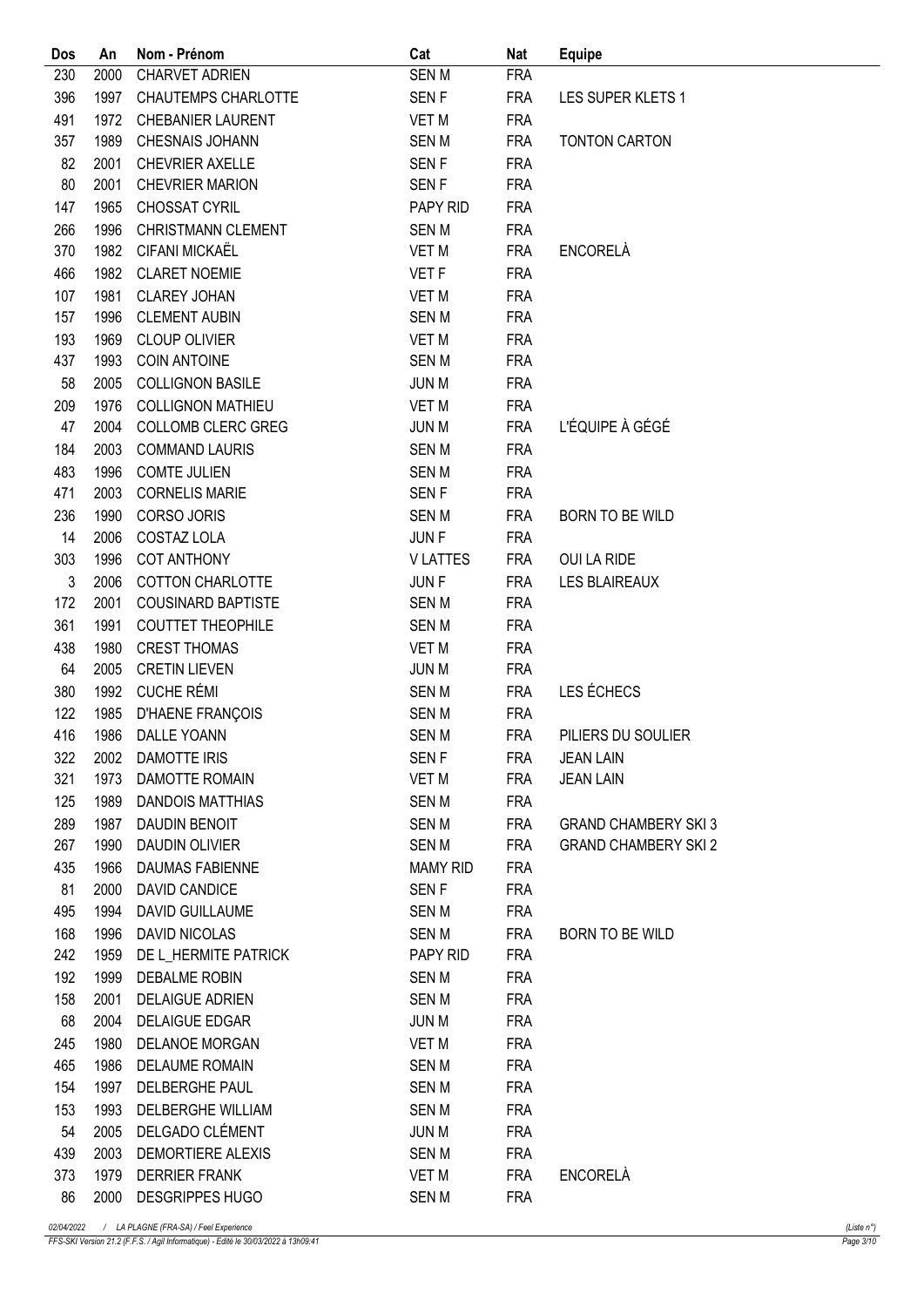| Dos | An   | Nom - Prénom                 | Cat              | Nat        | <b>Equipe</b>               |
|-----|------|------------------------------|------------------|------------|-----------------------------|
| 195 | 1998 | <b>DESNOS QUENTIN</b>        | <b>SENM</b>      | <b>FRA</b> |                             |
| 405 | 1972 | DEWYSPELAERE LUCIE           | VET M            | <b>FRA</b> |                             |
| 397 | 1999 | DIGNE SOLENNE                | <b>SENF</b>      | <b>FRA</b> | LES SUPER KLETS 1           |
| 251 | 1996 | <b>DINH THOMAS</b>           | <b>SENM</b>      | <b>FRA</b> |                             |
| 73  | 1995 | <b>DIREZ CLARA</b>           | <b>SENF</b>      | <b>FRA</b> |                             |
| 16  | 2005 | DORMEVAL FANNY               | <b>JUNF</b>      | <b>FRA</b> | <b>GRAND CHAMBERY SKI0</b>  |
| 506 | 1984 | DOYEN AUDE                   | <b>SENF</b>      | <b>FRA</b> |                             |
| 6   | 2006 | DRAULT JULIE                 | JUN F            | <b>FRA</b> |                             |
| 25  | 2004 | DREYFUS APOLLINE             | <b>JUNF</b>      | <b>FRA</b> | <b>GUC</b>                  |
| 451 | 1992 | DREZET TIMOTHÉ               | <b>SENM</b>      | <b>FRA</b> |                             |
| 8   | 2004 | DUBOIS ELÉONORE              | JUN F            | <b>FRA</b> |                             |
| 444 | 2001 | <b>DUBOIS JULIETTE</b>       | <b>SENF</b>      | <b>FRA</b> |                             |
| 211 | 2003 | <b>DUBREUX BAPTISTE</b>      | <b>SENM</b>      | <b>FRA</b> |                             |
| 57  | 2005 | DUC-GONINAZ LOUIS            | <b>JUN M</b>     | <b>FRA</b> |                             |
| 412 | 1971 | DUCHESNE ANTHONY             | VET M            | <b>FRA</b> | 3DUJO                       |
| 413 | 1967 | <b>DUCLOS ALAIN</b>          | VET M            | <b>FRA</b> | 3DUJO                       |
| 355 | 1988 | <b>DUCRET MARTIN</b>         | <b>SENM</b>      | <b>FRA</b> | <b>TONTON CARTON</b>        |
| 191 | 2003 | DUCRET MIKE-ALOYS            | <b>SENM</b>      | <b>FRA</b> |                             |
| 92  | 2001 | DUCROS LÉO                   | <b>SENM</b>      | <b>FRA</b> |                             |
| 205 | 1996 | <b>DUFOUR ALICE</b>          | <b>SENF</b>      | <b>FRA</b> |                             |
| 140 | 1986 | DUMAX-BAUDRON DENIS          | <b>SENM</b>      | <b>FRA</b> | SKI INDOOR 4809             |
| 171 | 2002 | DUPONT ALEXANDRE             | <b>SENM</b>      | <b>FRA</b> |                             |
| 55  | 2005 | <b>DUPONT BENJAMIN</b>       | <b>JUN M</b>     | <b>FRA</b> |                             |
| 275 | 1999 | <b>DUPONT CHARLOTTE</b>      | SEN <sub>F</sub> | <b>FRA</b> | POMME DE PIN                |
| 272 | 2001 | <b>DUPONT GREGORY</b>        | <b>SENM</b>      | <b>FRA</b> |                             |
| 410 | 1973 | <b>DUSANTER FREDERIC</b>     | <b>VET M</b>     | <b>FRA</b> | 3DUJO                       |
| 445 | 1990 | DÉCHELETTE VICTOR            | <b>SENM</b>      | <b>FRA</b> |                             |
| 61  | 2005 | <b>ESCALA IBAN</b>           | <b>JUN M</b>     | <b>FRA</b> |                             |
| 101 | 1992 | <b>FAIVRE MATHIEU</b>        | <b>SENM</b>      | <b>FRA</b> |                             |
| 42  | 2006 | <b>FALICON ASHTON</b>        | <b>JUN M</b>     | <b>FRA</b> | <b>ISOFORZA</b>             |
| 376 |      | 1976 FANTI MICHAEL           | VET M            | <b>FRA</b> | LES AIGLES DE MANIGOD       |
| 188 |      | 2000 FARAILL PAOLO           | SEN M            | FRA        | <b>GRAND CHAMBERY SKI 1</b> |
| 116 |      | 1986 FARAUT PERRINE          | SEN <sub>F</sub> | <b>FRA</b> |                             |
| 10  | 2005 | <b>FAU LILY</b>              | JUN F            | <b>FRA</b> |                             |
| 49  | 2007 | <b>FAU ZACHARIE</b>          | <b>JUN M</b>     | <b>FRA</b> |                             |
| 317 | 1975 | <b>FAVRET LIONEL</b>         | VET M            | <b>FRA</b> |                             |
| 97  | 1994 | <b>FAVROT THIBAUT</b>        | SEN M            | <b>FRA</b> | SKI INDOOR 4809             |
| 372 | 1979 | FEJOZ BENOÎT                 | VET M            | <b>FRA</b> | ENCORELÀ                    |
| 371 | 1985 | FEJOZ GRÉGORY                | SEN M            | <b>FRA</b> | ENCORELÀ                    |
| 215 | 1982 | <b>FERRET NICOLAS</b>        | VET M            | <b>FRA</b> | <b>MEN IN WHITE</b>         |
| 315 | 1975 | <b>FOGLIATO FRANCO</b>       | VET M            | <b>FRA</b> |                             |
| 155 | 1995 | <b>FORNI PIERRE</b>          | SEN M            | <b>FRA</b> |                             |
| 36  | 2005 | FORTAIN SLOAN                | JUN M            | FRA        | <b>GRAND CHAMBERY SKI0</b>  |
| 124 | 1988 | FOURCADE MARTIN              | SEN M            | <b>FRA</b> |                             |
| 374 | 1973 | <b>FOURGOUS FREDERIC</b>     | VET M            | <b>FRA</b> | <b>FOURTYPLAGNE</b>         |
| 156 | 1977 | <b>FOURNET LOIC</b>          | VET M            | <b>FRA</b> |                             |
| 476 | 1983 | <b>FRANC JULIEN</b>          | SEN M            | <b>FRA</b> |                             |
| 273 | 1964 | <b>FRANCOIS GIRARD</b>       | PAPY RID         | FRA        | PILIERS DU SOULIER          |
| 74  | 1991 | <b>FRASSE SOMBET CORALIE</b> | SEN F            | <b>FRA</b> |                             |
| 222 | 2000 | <b>GAGLIO ENZO</b>           | SEN M            | <b>FRA</b> |                             |
| 32  | 2006 | <b>GANGNARD TITOUAN</b>      | JUN M            | <b>FRA</b> |                             |
| 389 |      | 1981 GELIN DAVID             | VET M            | <b>FRA</b> | <b>MCUBE</b>                |
|     |      |                              |                  |            |                             |

FFS-SKI Version 21.2 (F.F.S. / Agil Informatique) - Edité le 30/03/2022 à 13h09:41 Page 4/10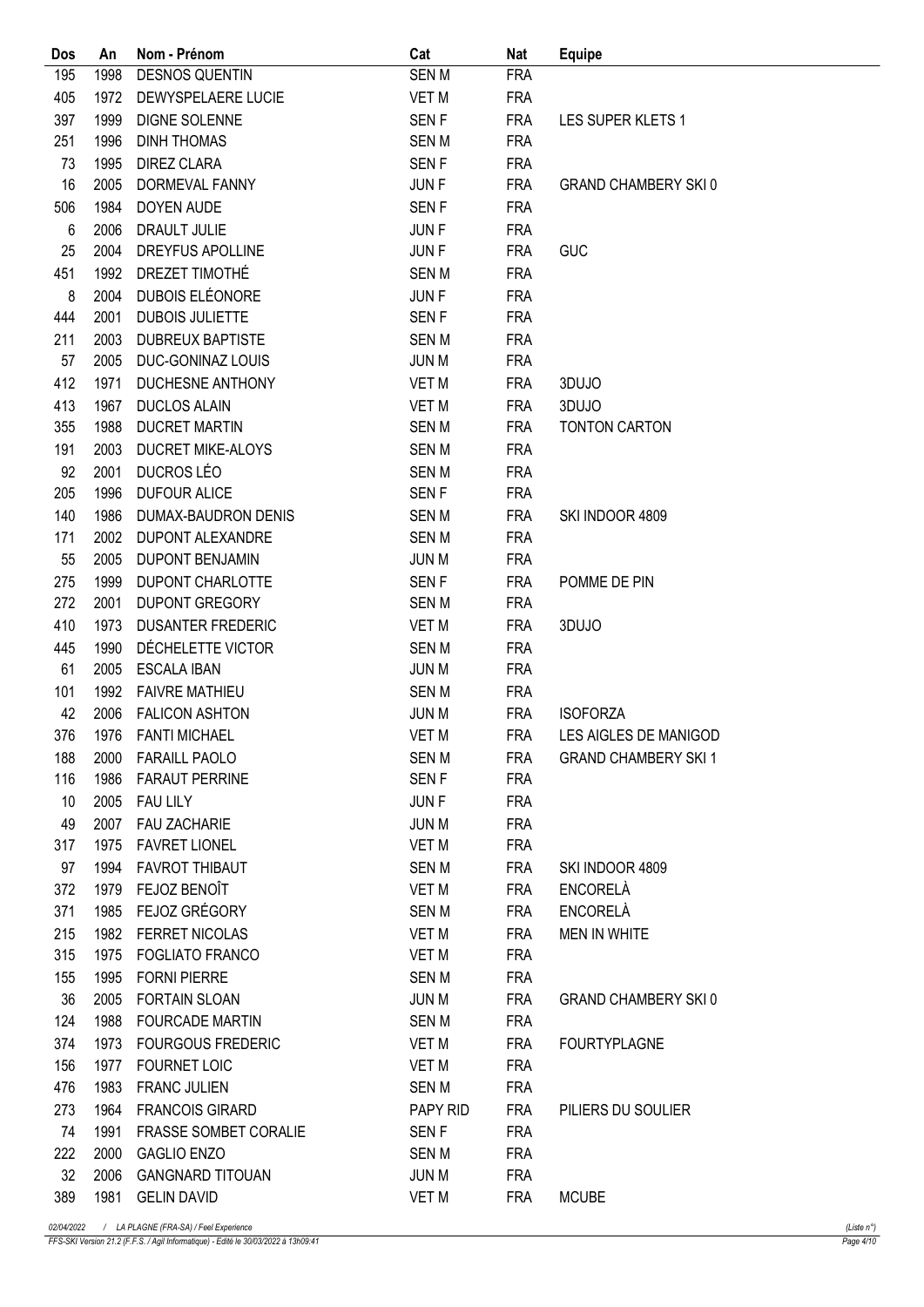| Dos | An           | Nom - Prénom                   | Cat                  | <b>Nat</b>               | <b>Equipe</b>                  |
|-----|--------------|--------------------------------|----------------------|--------------------------|--------------------------------|
| 148 | 1997         | <b>GENAND TOMMY</b>            | <b>SENM</b>          | <b>FRA</b>               | L'ÉQUIPE QUI FAIT MIEUX LE TAF |
| 344 | 1989         | <b>GIAUSSERAN FABIEN</b>       | <b>SENM</b>          | <b>FRA</b>               | <b>WAILER</b>                  |
| 291 | 2003         | <b>GIBERT THOMAS</b>           | <b>SENM</b>          | <b>FRA</b>               |                                |
| 105 | 1991         | <b>GIEZENDANNER BLAISE</b>     | <b>SENM</b>          | <b>FRA</b>               |                                |
| 220 | 2002         | <b>GIEZENDANNER LIAM</b>       | <b>SENM</b>          | <b>FRA</b>               |                                |
| 259 | 1982         | <b>GIRAUD FLORENT</b>          | <b>VET M</b>         | <b>FRA</b>               |                                |
| 108 | 1992         | <b>GIRAUD-MOINE VALENTIN</b>   | <b>SENM</b>          | <b>FRA</b>               |                                |
| 270 | 1992         | <b>GOBBO FLORIAN</b>           | <b>SENM</b>          | <b>FRA</b>               |                                |
| 449 | 1989         | <b>GONNACHON CORALINE</b>      | <b>SENF</b>          | <b>FRA</b>               |                                |
| 479 | 1962         | <b>GONNACHON PASCAL</b>        | PAPY RID             | <b>FRA</b>               |                                |
| 424 | 1987         | <b>GONNACHON YOANN</b>         | <b>SENM</b>          | <b>FRA</b>               |                                |
| 118 | 1999         | <b>GORRY ELIOT</b>             | <b>SENM</b>          | <b>FRA</b>               |                                |
| 227 | 1997         | <b>GRANGE ANAIS</b>            | <b>SENF</b>          | <b>FRA</b>               |                                |
| 100 | 1984         | <b>GRANGE JEAN BAPTISTE</b>    | <b>SENM</b>          | <b>FRA</b>               |                                |
| 252 | 1965         | <b>GRILL CLAUDE</b>            | PAPY RID             | <b>FRA</b>               |                                |
| 206 | 2003         | <b>GRISOLANO LOUIS</b>         | <b>SENM</b>          | <b>FRA</b>               |                                |
| 260 | 2000         | <b>GROS-CLAUDE STEPHAN</b>     | <b>SENM</b>          | <b>FRA</b>               |                                |
| 323 | 1974         | <b>GROSSIORD RAPHAËL</b>       | <b>VET M</b>         | <b>FRA</b>               | <b>JEAN LAIN</b>               |
| 231 | 1993         | <b>GUEDJ CINDY</b>             | <b>SENF</b>          | <b>FRA</b>               |                                |
| 204 | 1988         | <b>GUIGNIER GUILLAUME</b>      | <b>SENM</b>          | <b>FRA</b>               |                                |
| 346 | 1982         | <b>GUILLAUME DUMAS</b>         | VET M                | <b>FRA</b>               |                                |
| 109 | 1995         | <b>GUIPPONI BARFETY MORGAN</b> | <b>SENM</b>          | <b>FRA</b>               |                                |
| 478 | 1968         | <b>GUITTAT LAURENT</b>         | <b>VET M</b>         | <b>FRA</b>               |                                |
| 50  | 2004         | <b>GUY DAMIEN</b>              | <b>JUN M</b>         | <b>FRA</b>               |                                |
| 264 | 1971         | <b>GUY NATHALIE</b>            | VET F                | <b>FRA</b>               |                                |
| 234 | 1993         | <b>GUÉRIN THIBAUT</b>          | <b>SENM</b>          | <b>FRA</b>               |                                |
| 177 | 1997         | <b>HALLANT EMMA</b>            | <b>SENF</b>          | <b>FRA</b>               | L'ÉQUIPE QUI FAIT UN PEU MOINS |
| 203 | 1963         | HARDANGE FRANÇOISE             | <b>MAMY RID</b>      | <b>FRA</b>               |                                |
| 503 | 1986         | <b>HAU SEBASTIEN</b>           | <b>SENM</b>          | <b>FRA</b>               |                                |
| 256 | 2002         | HERLEMONT MASSINI DAVID        | <b>SEN M</b>         | <b>FRA</b>               |                                |
| 463 | 1993         | <b>HERMAN AUBIN</b>            | <b>SENM</b>          | <b>FRA</b>               |                                |
| 56  |              | 2006 HERNANDEZ MATHIEU         | JUN M                | <b>FRA</b>               |                                |
| 497 | 1977         | <b>HERTZMANN NICOLAS</b>       | VET M                | <b>FRA</b>               |                                |
| 350 | 1996         | HIMPENS JONATHAN               | <b>SENM</b>          | <b>FRA</b>               | OUI LA RIDE                    |
| 43  | 2006         | <b>HOSSZU MATIS</b>            | <b>JUN M</b>         | <b>FRA</b>               | <b>LES BLAIREAUX</b>           |
| 51  | 2005         | <b>HOËN BASTIEN</b>            | <b>JUN M</b>         | <b>FRA</b>               |                                |
| 400 | 1983         | HUDUT SEBASTIEN                | <b>SENM</b>          | <b>FRA</b>               |                                |
| 46  | 2005         | <b>HUGO BALLAY</b>             | <b>JUN M</b>         | <b>FRA</b>               |                                |
| 254 | 1991         | <b>HUSS MARION</b>             | SEN <sub>F</sub>     | <b>FRA</b>               |                                |
| 263 | 2002         | <b>HUYGUES TOM</b>             | SEN M                | <b>FRA</b>               | <b>GRAND CHAMBERY SKI0</b>     |
| 235 | 1965         | <b>JADOT THIERRY</b>           | PAPY RID             | <b>FRA</b>               |                                |
| 31  | 2005         | <b>JANOT ETHAN</b>             | JUN M                | <b>FRA</b>               |                                |
| 391 | 1981         | <b>JAUFFRES OLIVIER</b>        | VET M                | <b>FRA</b>               | <b>MCUBE</b>                   |
| 131 | 1995         | <b>JAUSSAUD CYRIL</b>          | SEN M                | <b>FRA</b>               |                                |
| 500 |              | <b>JAYET MARTIN</b>            |                      |                          |                                |
| 331 | 1987<br>1974 | <b>JEAN-PHILIPPE VALENTE</b>   | <b>SENM</b><br>VET M | <b>FRA</b><br><b>FRA</b> |                                |
|     |              |                                |                      |                          |                                |
| 62  | 2004         | <b>JOANNAIS FLORENT</b>        | <b>JUN M</b>         | <b>FRA</b>               |                                |
| 460 | 1994         | JOBERT LOLA                    | SEN <sub>F</sub>     | <b>FRA</b>               |                                |
| 477 | 1981         | <b>JORCIN NICOLAS</b>          | VET M                | <b>FRA</b>               |                                |
| 387 | 1984         | JOSSERAND MATHIEU              | <b>SENM</b>          | <b>FRA</b>               | <b>MAN'S GUEDIN</b>            |
| 33  | 2006         | <b>JOSSERAND THOMAS</b>        | JUN M                | <b>FRA</b>               | LES AIGLES DE MANIGOD          |
| 393 |              | 1973 JOUANNAUD BENJY           | VET M                | <b>FRA</b>               | <b>REBLOCH'TEAM</b>            |

FFS-SKI Version 21.2 (F.F.S. / Agil Informatique) - Edité le 30/03/2022 à 13h09:41 Page 5/10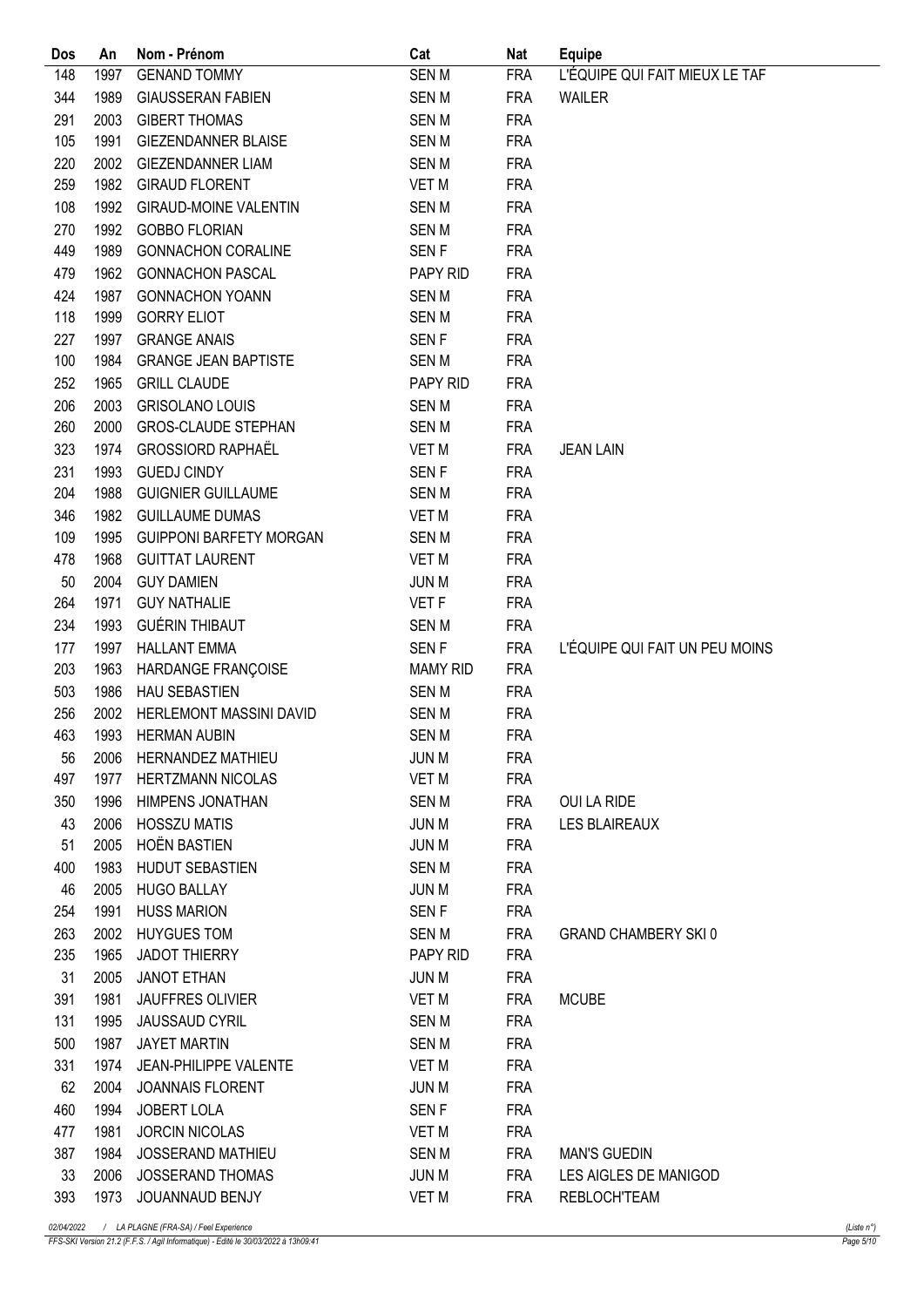| Dos        | An           | Nom - Prénom                               | Cat              | Nat        | <b>Equipe</b>                  |
|------------|--------------|--------------------------------------------|------------------|------------|--------------------------------|
| 448        | 2003         | <b>JOUKOFF ROBIN</b>                       | <b>SENM</b>      | <b>FRA</b> |                                |
| 369        | 1985         | JOURNALISTE 1 JOURNALISTE 1                | <b>SENM</b>      | <b>FRA</b> |                                |
| 368        | 1988         | JOURNALISTE 2 JOURNALISTE 2                | <b>SENM</b>      | <b>FRA</b> |                                |
| 276        | 1969         | <b>JUGLAIR ALAIN</b>                       | <b>VET M</b>     | <b>FRA</b> |                                |
| 146        | 1993         | JULLIAND ELOISE                            | SEN <sub>F</sub> | <b>FRA</b> |                                |
| 237        | 1992         | KLINGELSCHMIDT SOPHIE                      | <b>SENF</b>      | <b>FRA</b> |                                |
| 238        | 1989         | <b>KRETCHMANN PIERRE</b>                   | <b>SENM</b>      | <b>FRA</b> | POMME DE PIN                   |
| 309        | 1979         | <b>LACOUR MARION</b>                       | VET F            | <b>FRA</b> |                                |
| 113        | 1998         | <b>LAFFONT PERRINE</b>                     | SEN <sub>F</sub> | <b>FRA</b> |                                |
| 173        | 1998         | <b>LAGARDE VICTOR</b>                      | <b>SENM</b>      | <b>FRA</b> |                                |
| 484        | 1964         | <b>LAGUILLAUMY PIERRE</b>                  | PAPY RID         | <b>FRA</b> |                                |
| 72         | 2001         | <b>LAMURE MARIE</b>                        | <b>SENF</b>      | <b>FRA</b> |                                |
| 123        | 1984         | <b>LANNE MICHEL</b>                        | <b>SENM</b>      | <b>FRA</b> |                                |
| 21         | 2004         | LANOVAZ KAHINA                             | <b>JUNF</b>      | <b>FRA</b> |                                |
| 164        | 1995         | LANÇON FÉLIX                               | <b>SENM</b>      | <b>FRA</b> | <b>SKIER RANGERS</b>           |
| 91         | 2001         | <b>LARDON THOMAS</b>                       | <b>SENM</b>      | <b>FRA</b> | <b>UVEX</b>                    |
| 312        | 1975         | LE GUEN XAVIER                             | <b>VET M</b>     | <b>FRA</b> | <b>SALOMON VP</b>              |
| 486        | 1972         | LECHAUX JULIEN                             | <b>VET M</b>     | <b>FRA</b> |                                |
| 112        | 2001         | LEDEUX TESS                                | SEN <sub>F</sub> | <b>FRA</b> |                                |
| 27         | 2005         | LEMAIRE CLÉO                               | <b>JUNF</b>      | <b>FRA</b> |                                |
| 241        | 1980         | <b>LEMAIRE DAVID</b>                       | <b>VET M</b>     | <b>FRA</b> |                                |
| 167        | 1977         | <b>LEMAIRE FRANCK</b>                      | <b>VET M</b>     | <b>FRA</b> |                                |
| 52         | 2004         | <b>LERAY ERWAN</b>                         | <b>JUN M</b>     | <b>FRA</b> |                                |
| 98         | 1997         | LETITRE THÉO                               | <b>SENM</b>      | <b>FRA</b> |                                |
| 319        | 1983         | <b>LEVET PASCAL</b>                        | <b>SENM</b>      | <b>FRA</b> | <b>SALOMON VP</b>              |
| 135        | 1995         | LITNIANSKI CLÉMENT                         | <b>SENM</b>      | <b>FRA</b> | L'ÉQUIPE QUI FAIT MIEUX LE TAF |
| 102        | 1979         | LIZEROUX JULIEN                            |                  | <b>FRA</b> |                                |
| 219        | 1974         | <b>LLORACH GAETAN</b>                      | <b>VET M</b>     |            |                                |
|            |              |                                            | <b>VET M</b>     | <b>FRA</b> |                                |
| 129<br>427 | 2003<br>1998 | <b>LLORACH JULES</b><br><b>LOURY LUCAS</b> | <b>SENM</b>      | <b>FRA</b> |                                |
|            |              |                                            | <b>SENM</b>      | <b>FRA</b> |                                |
| 247        | 1993         | <b>LUISIER SIMON</b>                       | <b>SENM</b>      | <b>SUI</b> |                                |
| 63         |              | 2004 MACHEREL GAUTHIER                     | JUN M            | <b>FRA</b> |                                |
| 214        | 1995         | MAHE BERTILLE                              | SEN F            | FRA        | MEN IN WHITE                   |
| 298        | 1984         | <b>MAIERHOFER FABIEN</b>                   | <b>VLATTES</b>   | <b>FRA</b> | <b>REBLOCH'TEAM</b>            |
| 39         | 2007         | <b>MAILLEBUAU MATHIS</b>                   | JUN M            | <b>FRA</b> | <b>ISOFORZA</b>                |
| 139        | 1997         | MAISTRE JOFFREY                            | SEN M            | <b>FRA</b> | L'EQUIPE QUI FAIT L'TAFF       |
| 336        | 1992         | <b>MALARET DAMIEN</b>                      | SEN M            | <b>FRA</b> |                                |
| 60         | 2005         | <b>MARIE MATEO</b>                         | JUN M            | <b>FRA</b> |                                |
| 399        | 1970         | <b>MARIN LAURENCE</b>                      | VET F            | <b>FRA</b> | <b>NOT FAST BUT FURIOUS</b>    |
| 271        | 1995         | MARODON JEROME                             | SEN M            | <b>FRA</b> | LES SUPER KLETS 1              |
| 210        | 1986         | <b>MARSELLA MARINE</b>                     | SEN F            | FRA        | <b>SKIER RANGERS</b>           |
| 329        | 1981         | <b>MARTIN JULIEN</b>                       | VET M            | FRA        | <b>TEAM SAMSE</b>              |
| 285        | 1996         | <b>MARTIN MARINE</b>                       | SEN F            | FRA        | POMME DE PIN                   |
| 338        | 1987         | MARTINA JEAN-MARIE                         | SEN M            | <b>FRA</b> |                                |
| 332        | 1988         | MARTINOD ALBAN                             | SEN M            | <b>FRA</b> |                                |
| 408        | 1973         | MASGRANGEAS PHIL                           | VET M            | <b>FRA</b> |                                |
| 244        | 2001         | <b>MATHEL LUCIE</b>                        | SEN F            | <b>FRA</b> |                                |
| 225        | 1991         | <b>MATTESI MELANIE</b>                     | SEN F            | <b>FRA</b> |                                |
| 510        | 2003         | MAUBERT BALTHAZAR                          | SEN M            | <b>FRA</b> | WAILER                         |
| 345        | 1965         | <b>MAUBERT OLIVIER</b>                     | PAPY RID         | <b>FRA</b> | WAILER                         |
| 404        | 1996         | MAULET CORENTIN                            | SEN M            | <b>FRA</b> |                                |
| 461        | 1998         | <b>MAULIN LEONARD</b>                      | SEN M            | <b>FRA</b> |                                |
|            |              |                                            |                  |            |                                |

FFS-SKI Version 21.2 (F.F.S. / Agil Informatique) - Edité le 30/03/2022 à 13h09:42 Page 6/10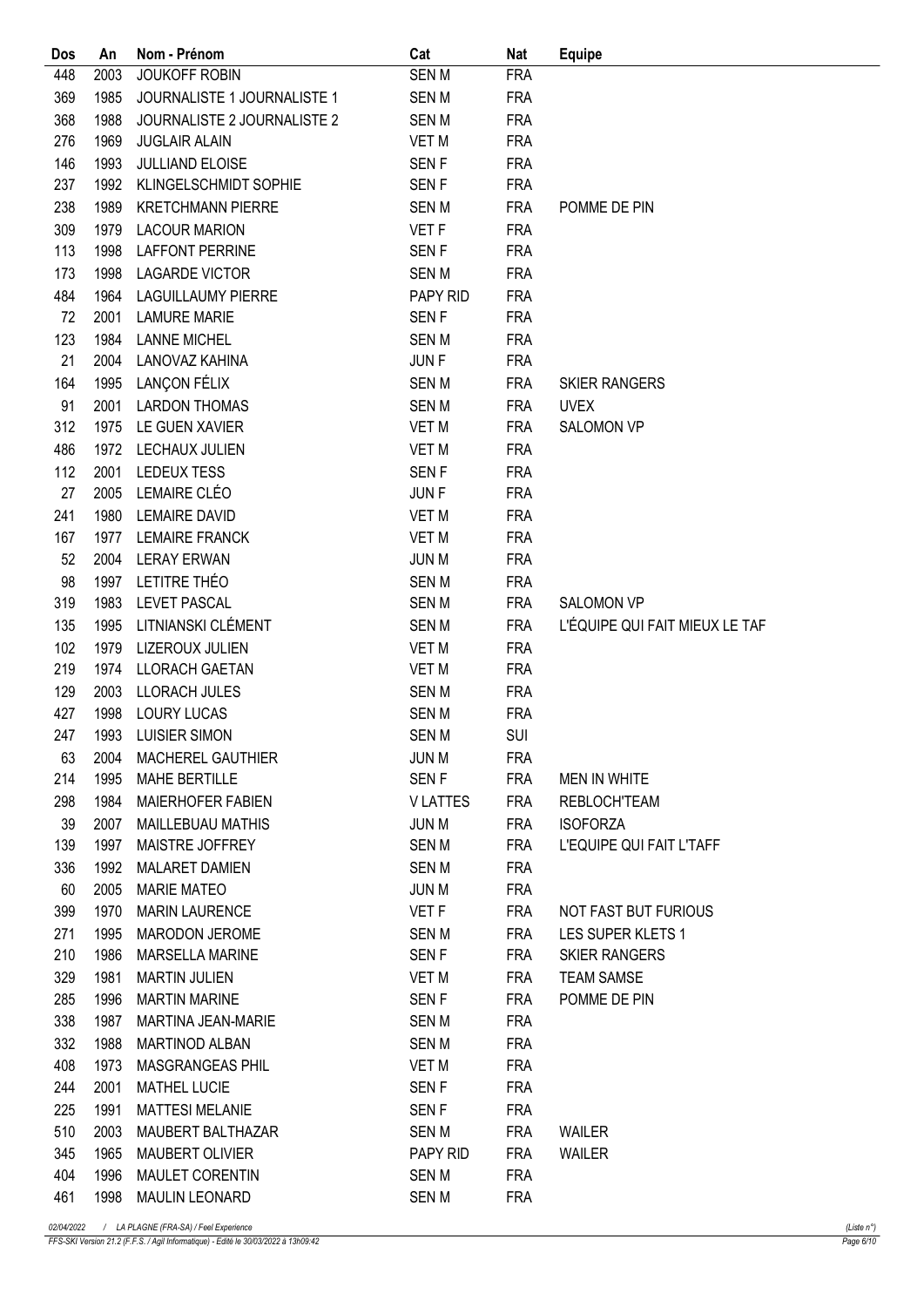| Dos            | An   | Nom - Prénom              | Cat              | <b>Nat</b> | <b>Equipe</b>                  |
|----------------|------|---------------------------|------------------|------------|--------------------------------|
| 447            | 1964 | <b>MAULIN PATRICK</b>     | PAPY RID         | <b>FRA</b> |                                |
| 458            | 2002 | <b>MAYET TOM</b>          | <b>SENM</b>      | <b>FRA</b> |                                |
| 501            | 1986 | <b>MAYOU MEHDI</b>        | <b>SENM</b>      | <b>FRA</b> |                                |
| 79             | 2002 | MCFARLANE CAITLIN         | <b>SENF</b>      | <b>FRA</b> | <b>UVEX</b>                    |
| 224            | 2001 | <b>MECCA LAURINE</b>      | SEN <sub>F</sub> | <b>FRA</b> |                                |
| 159            | 2003 | MECCA LOAN                | <b>SENM</b>      | <b>FRA</b> |                                |
| 67             | 2004 | <b>MER MATHIS</b>         | <b>JUN M</b>     | <b>FRA</b> |                                |
| 462            | 1997 | <b>MERCIER AXELLE</b>     | SEN <sub>F</sub> | <b>FRA</b> |                                |
| 213            | 1963 | <b>MERCIER ERIC</b>       | PAPY RID         | <b>FRA</b> |                                |
| 269            | 2003 | <b>MERCK MATHIS</b>       | <b>SENM</b>      | <b>FRA</b> |                                |
| 142            | 2001 | <b>MERCK TERRY</b>        | <b>SENM</b>      | <b>FRA</b> |                                |
| 375            | 1972 | <b>MERLIN REGIS</b>       | VET M            | <b>FRA</b> | <b>FOURTYPLAGNE</b>            |
| 261            | 1998 | MERMILLOD BAPTISTE        | <b>SENM</b>      | <b>FRA</b> |                                |
| 296            | 1993 | MERMILLOD-BLONDIN CHARLIE | <b>VLATTES</b>   | <b>FRA</b> | L'ÉQUIPE QUI FAIT UN PEU MOINS |
| 196            | 1971 | MERMILLOD-BLONDIN THIERRY | <b>VET M</b>     | <b>FRA</b> | L'ÉQUIPE QUI FAIT MIEUX LE TAF |
| 76             | 2002 | <b>MEYER GARANCE</b>      | <b>SENF</b>      | <b>FRA</b> |                                |
| 313            | 1972 | MEYZENQ GUILLAUME         | VET M            | <b>FRA</b> | <b>SALOMON VP</b>              |
| 314            | 1977 | MEYZENQ JULIE             | <b>VET F</b>     | <b>FRA</b> | <b>SALOMON VP</b>              |
| 28             | 2005 | MEYZENQ LUMI              | <b>JUNF</b>      | <b>FRA</b> |                                |
| 480            | 2000 | MILLION AUGUSTIN          | <b>SENM</b>      | <b>FRA</b> |                                |
| 390            | 1978 | MILLION MATTHIEU          | VET M            | <b>FRA</b> | <b>MCUBE</b>                   |
| 165            | 1992 | MINOUFLET JEAN            | <b>SENM</b>      | <b>FRA</b> |                                |
| 65             | 2004 | MOMOT AURELIEN            | <b>JUN M</b>     | <b>FRA</b> |                                |
| 318            | 1979 | MONTAGNONI THIBAUT        | VET M            | <b>FRA</b> |                                |
| 378            | 1984 | <b>MOREL ALLAN</b>        | <b>SENM</b>      | <b>FRA</b> | LES ÉCHECS                     |
| 482            | 1970 | MORGNIEU SERGE            | <b>VET M</b>     | <b>FRA</b> |                                |
| 34             | 2006 | <b>MOULIN MATHIS</b>      | <b>JUN M</b>     | <b>FRA</b> | <b>ISOFORZA</b>                |
| 494            | 1979 | MOUNET JULIEN             | VET M            | <b>FRA</b> |                                |
| 194            | 1996 | MOUREY ALIX               | <b>SENM</b>      | <b>FRA</b> |                                |
| 290            | 1990 | <b>MULLER THOMAS</b>      | <b>SENM</b>      | <b>FRA</b> | <b>GRAND CHAMBERY SKI 2</b>    |
| 96             | 1992 | <b>MURISIER JUSTIN</b>    | <b>SENM</b>      | SUI        |                                |
| 103            |      | 1990 MUZATON MAXENCE      | SEN M            | <b>FRA</b> |                                |
| 366            | 1980 | NAMIN CHARLES             | VET M            | <b>FRA</b> |                                |
| 310            | 1987 | NAVILLOD JULIE            | SEN F            | <b>FRA</b> |                                |
| 297            | 1989 | NAVILLOD MATHIEU          | <b>VLATTES</b>   | <b>FRA</b> | <b>REBLOCH'TEAM</b>            |
| 474            | 1985 | NECHAD AUGUSTIN           | <b>SENM</b>      | <b>FRA</b> |                                |
| 250            | 1998 | NICOLETTA CAMILLE         | SEN <sub>F</sub> | <b>FRA</b> |                                |
| 161            | 1994 | NICOLETTA ROMANE          | SEN F            | FRA        | BORN TO BE WILD                |
| 121            | 1993 | NOCHEZ ELIOT              | SEN M            | <b>FRA</b> |                                |
| 95             | 1997 | NOEL CLEMENT              | SEN M            | <b>FRA</b> |                                |
| 70             | 1988 | NOENS NASTASIA            | SEN F            | <b>FRA</b> |                                |
| 349            | 1998 | NOUVEL SEBASTIEN          | SEN M            | FRA        | OUI LA RIDE                    |
| $\overline{4}$ | 2006 | ODDO MAORE                | JUN F            | FRA        | <b>ISOFORZA</b>                |
| 30             | 2004 | ODDO NOA                  | JUN M            | <b>FRA</b> |                                |
| 299            | 1972 | OLLAGNIER JOSIANE         | <b>VLATTES</b>   | FRA        | <b>SKIER RANGERS</b>           |
| 249            |      | 1996 OLLINET TOM          | SEN M            | <b>FRA</b> |                                |
| 90             | 2000 | ORECCHIONI DIEGO          | SEN M            | FRA        | <b>UVEX</b>                    |
| 383            |      | 1974 PACCARD CHRISTOPHE   | VET M            | <b>FRA</b> | LES MAN_S GODINS               |
| 385            |      | 1982 PACCARD CYRILLE      | VET M            | FRA        | <b>MAN'S GUEDIN</b>            |
| 145            | 2002 | PACCARD JULIE             | SEN <sub>F</sub> | <b>FRA</b> |                                |
| 19             | 2006 | PACCARD L_A               | JUN F            | FRA        | LES MAN_S GODINS               |
| 187            |      | 1997 PAGET QUENTIN        | SEN M            | <b>FRA</b> | SKI INDOOR 4809                |
|                |      |                           |                  |            |                                |

FFS-SKI Version 21.2 (F.F.S. / Agil Informatique) - Edité le 30/03/2022 à 13h09:42 Page 7/10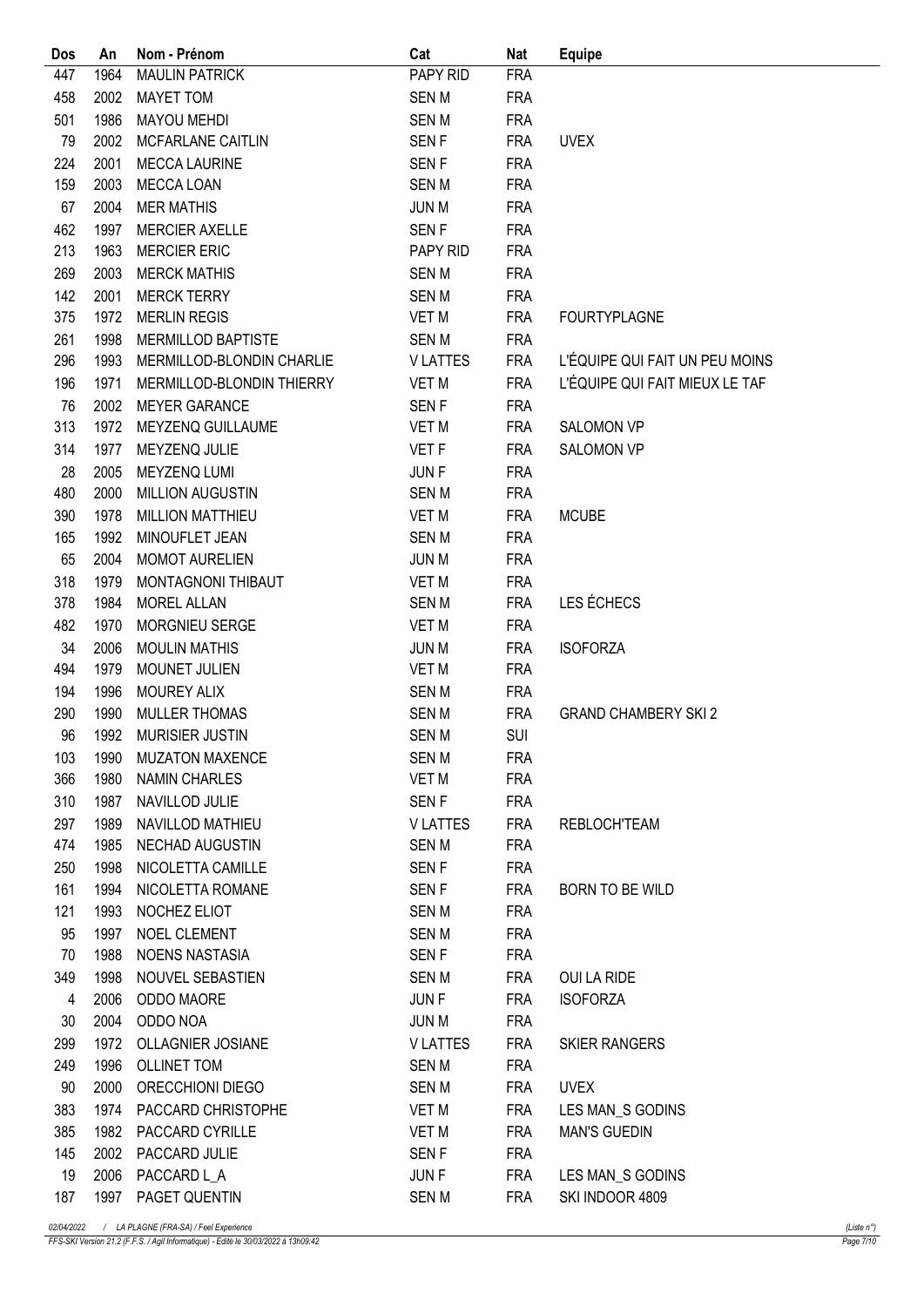| Dos            | An   | Nom - Prénom                | Cat                   | <b>Nat</b> | <b>Equipe</b>                  |
|----------------|------|-----------------------------|-----------------------|------------|--------------------------------|
| 45             | 2006 | PAQUEREAU GASPARD           | <b>JUN M</b>          | <b>FRA</b> |                                |
| 89             | 1999 | PARAND LOEVAN               | <b>SENM</b>           | <b>FRA</b> |                                |
| 423            | 1970 | PARDON EMMANUEL             | <b>VET M</b>          | <b>FRA</b> |                                |
| 143            | 2003 | PARGNY MATEO                | <b>SENM</b>           | <b>FRA</b> |                                |
| 176            | 2001 | PASINI VICTOR               | <b>SENM</b>           | <b>FRA</b> |                                |
| 200            | 1997 | <b>PASQUIER EMILIE</b>      | <b>SENF</b>           | <b>FRA</b> |                                |
| 302            | 1995 | PELLEGRINELLI ADRIEN        | <b>VLATTES</b>        | <b>FRA</b> |                                |
| 428            | 1987 | PELLICOT JOHANN             | <b>SENM</b>           | <b>FRA</b> |                                |
| 433            | 1995 | PELTIER RÉMI                | <b>SENM</b>           | <b>FRA</b> |                                |
| 381            | 1993 | PERRET GENTIL BRICE         | <b>SENM</b>           | <b>FRA</b> | LES ÉCHÉCS                     |
| 169            | 2003 | PERRILLAT BAPTISTE          | <b>SENM</b>           | <b>FRA</b> |                                |
| 44             | 2007 | PERRILLAT MERCEROZ THIBAULT | <b>JUN M</b>          | <b>FRA</b> | LES AIGLES DE MANIGOD          |
| 138            | 2002 | PERRUISSET GAUTHIER         | <b>SENM</b>           | <b>FRA</b> | <b>GRAND CHAMBERY SKI0</b>     |
| 352            | 1981 | PERTINANT ADRIEN            | VET M                 | <b>FRA</b> |                                |
| 286            | 1953 | PESSEY GÉRARD               | PAPY RID              | <b>FRA</b> | L'ÉQUIPE A GÉGÉ                |
| $\overline{2}$ | 2005 | PESSEY HEIDI                | <b>JUNF</b>           | <b>FRA</b> | L'ÉQUIPE À GÉGÉ                |
| 347            | 1984 | PESSEY JONATHAN             | <b>SENM</b>           | <b>FRA</b> |                                |
| 198            | 1978 | PESSEY SAMUEL               | <b>VET M</b>          | <b>FRA</b> | L'ÉQUIPE À GÉGÉ                |
| 426            | 1957 | PESTY ROLAND                | PAPY RID              | <b>FRA</b> |                                |
| 217            | 1990 | PETEX AGATHE                | <b>SENF</b>           | <b>FRA</b> |                                |
| 218            | 1985 | PETEX ROBIN                 | <b>SENM</b>           | <b>FRA</b> |                                |
| 362            | 1987 | PHILIAPART ERIC             | <b>SENM</b>           | <b>FRA</b> |                                |
| 183            | 2000 | PIANCASTELLI ROBIN          | <b>SENM</b>           | <b>FRA</b> | POMME DE PIN                   |
| 508            | 2001 | PIEUCHOT MARION             | <b>SENF</b>           | <b>FRA</b> |                                |
| 436            | 1974 | PILLET ERIC                 | VET M                 | <b>FRA</b> |                                |
| 502            | 2003 | PILLET MATTEO               | <b>SENM</b>           | <b>FRA</b> |                                |
| 93             | 1991 | PINTURAULT ALEXIS           | <b>SENM</b>           | <b>FRA</b> |                                |
| 300            | 2002 | PIOVESAN NOAH               | <b>VLATTES</b>        | <b>FRA</b> |                                |
| 459            | 1969 | PLAUT DAVID                 | <b>VET M</b>          | <b>FRA</b> |                                |
| 407            | 1991 | PLUMEZ EMMANUEL             | <b>SENM</b>           | <b>FRA</b> |                                |
| 328            | 1968 | POTDEVIN STEPHANE           | VET M                 | <b>FRA</b> | <b>TEAM SAMSE</b>              |
| 201            |      | 1966 POUILLOUX FRANCOIS     | PAPY RID              | <b>FRA</b> | <b>GUC</b>                     |
| 469            | 1990 | POËTTOZ ROBIN               | SEN M                 | <b>FRA</b> |                                |
| 339            | 1971 | PRADIER FREDERIC            | VET M                 | <b>FRA</b> |                                |
| 354            | 1975 | PRASLON EMMANUEL            | VET M                 | <b>FRA</b> |                                |
| 120            | 1989 | PREVOST JEREMY              | <b>SENM</b>           | <b>FRA</b> |                                |
| 304            | 1974 | PROVENDIE NICOLAS           | VET M                 | <b>FRA</b> | <b>YUGE</b>                    |
| 186            | 2001 | PRUNIER--DAUMAS MAËLIS      | SEN F                 | <b>FRA</b> |                                |
| 150            | 1993 | QUAQUARELLI NICOLA          | <b>SENM</b>           | ITA        |                                |
| 53             | 2005 | RABAT CHARLIE               | <b>JUN M</b>          | <b>FRA</b> |                                |
| 232            | 1993 | RACHEL HUGO                 | SEN M                 | <b>FRA</b> | L'ÉQUIPE QUI FAIT PLUS OU MOIN |
| 178            | 2001 | <b>RADIGUE LUCIE</b>        | <b>SENM</b>           | <b>FRA</b> |                                |
| 106            | 1991 | RAFFORT NICOLAS             | <b>SENM</b>           | <b>FRA</b> |                                |
| 84             | 1998 | RASSAT PACO                 | SEN M                 | <b>FRA</b> |                                |
| 360            | 1991 | RAVANEL LEO                 | SEN M                 | <b>FRA</b> |                                |
| 450            | 1982 | REBOUSSIN CLÉMENT           | VET M                 | <b>FRA</b> |                                |
| 487            | 1996 | <b>REGOUBY HUGUES</b>       | <b>SENM</b>           | <b>FRA</b> |                                |
| 277            | 1967 | <b>REILLER RAPHAEL</b>      |                       | <b>FRA</b> | PILIERS DU SOULIER             |
| 233            | 2002 | <b>REVOLIER ABEL</b>        | VET M<br><b>SEN M</b> | <b>FRA</b> |                                |
| 356            | 1989 | <b>REYNAUD GASPARD</b>      | SEN M                 | <b>FRA</b> | <b>TONTON CARTON</b>           |
| 48             | 2007 | <b>RIAUTE ADAM</b>          | JUN M                 | <b>FRA</b> |                                |
|                |      |                             |                       |            |                                |
| 456            |      | 1963 RIGNOT PHILIPPE        | PAPY RID              | <b>FRA</b> |                                |

FFS-SKI Version 21.2 (F.F.S. / Agil Informatique) - Edité le 30/03/2022 à 13h09:42 Page 8/10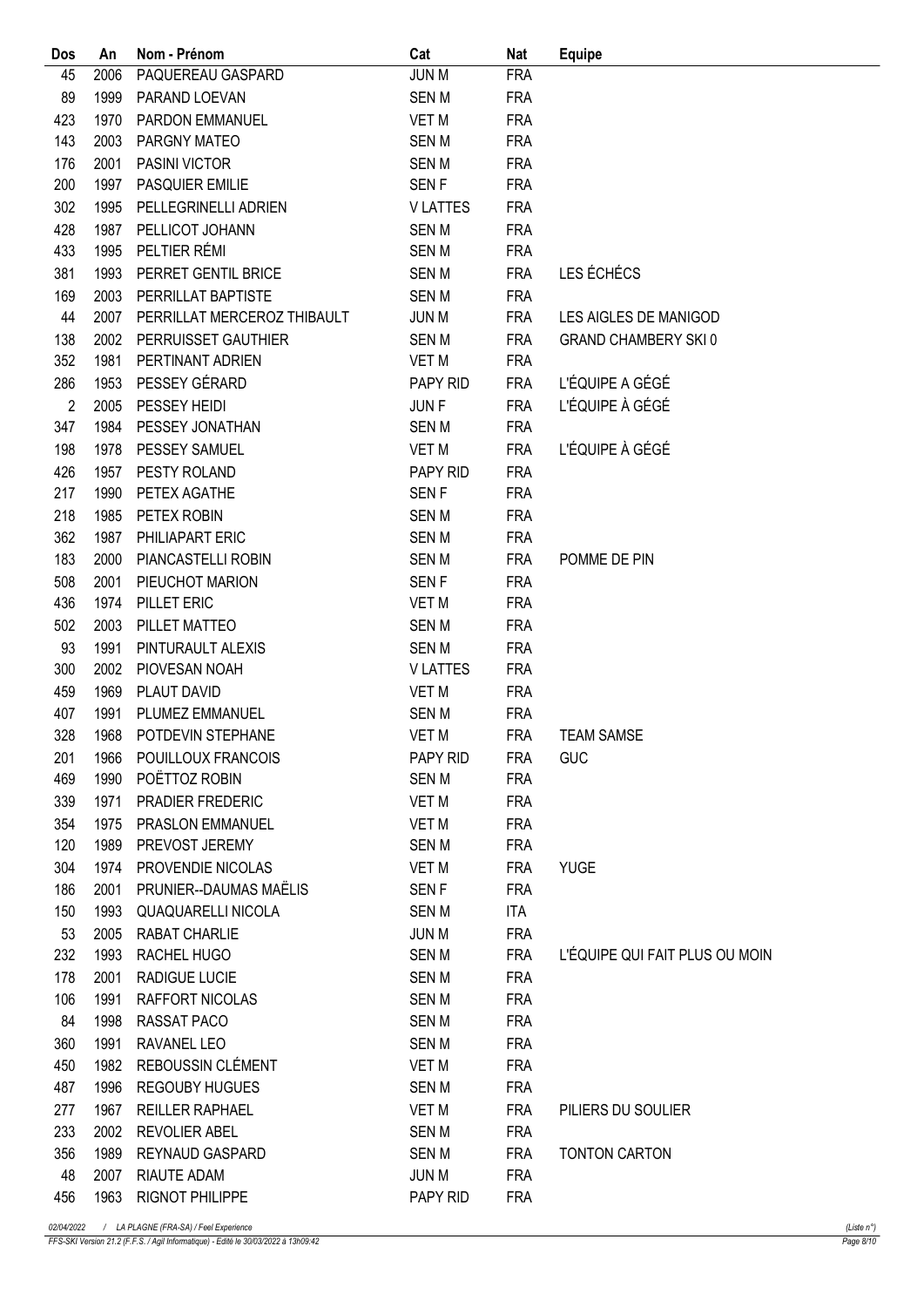| Dos | An   | Nom - Prénom              | Cat              | <b>Nat</b>               | <b>Equipe</b>                  |
|-----|------|---------------------------|------------------|--------------------------|--------------------------------|
| 190 | 2000 | RITTER TIMOTHEE           | <b>SENM</b>      | <b>FRA</b>               |                                |
| 163 | 1999 | <b>RIZZI CAMILLE</b>      | <b>SENF</b>      | <b>FRA</b>               |                                |
| 170 | 1996 | <b>RIZZI FABIEN</b>       | <b>SENM</b>      | <b>FRA</b>               |                                |
| 282 | 2000 | ROCHAS PAUL               | <b>SENM</b>      | <b>FRA</b>               |                                |
| 223 | 1997 | ROCHAS THEO               | <b>SENM</b>      | <b>FRA</b>               |                                |
| 498 | 1983 | ROCHE FRANÇOIS            | <b>SENM</b>      | <b>FRA</b>               |                                |
| 440 | 1985 | ROIGÉ VINCENT             | <b>SENM</b>      | <b>FRA</b>               |                                |
| 117 | 1989 | ROLLAND KEVIN             | <b>SENM</b>      | <b>FRA</b>               |                                |
| 308 | 1970 | ROLLAND VINCENT           | <b>VET M</b>     | <b>FRA</b>               |                                |
| 37  | 2006 | RONCO MATTEO              | <b>JUN M</b>     | <b>FRA</b>               |                                |
| 327 | 1966 | ROSE LUC                  | PAPY RID         | <b>FRA</b>               |                                |
| 446 | 1988 | ROSE THIBAULT             | <b>SENM</b>      | <b>FRA</b>               |                                |
| 509 | 2003 | ROUAIROUX NICOLAS         | <b>SENM</b>      | <b>FRA</b>               | WAILER                         |
| 226 | 1997 | ROUGON CAMILLE            | <b>SENM</b>      | <b>FRA</b>               |                                |
| 351 | 1971 | ROUSSEAUX PIERRE-OLIVIER  | <b>VET M</b>     | <b>FRA</b>               | <b>DOLIN</b>                   |
| 293 | 1984 | <b>ROUSTAIN SEBASTIEN</b> | <b>VLATTES</b>   | <b>FRA</b>               |                                |
| 473 | 1983 | <b>ROUX ANTOINE</b>       | <b>SENM</b>      | <b>FRA</b>               |                                |
| 126 | 1983 | ROUX CHRISTOPHE           | <b>SENM</b>      | SUI                      |                                |
| 454 | 1984 | ROUX RÉMI                 | <b>SENM</b>      | <b>FRA</b>               |                                |
| 255 | 1999 | ROZIER-DELGADO PABLO      | <b>SENM</b>      | <b>FRA</b>               |                                |
| 262 | 1959 | <b>RUBIO ERIC</b>         | PAPY RID         | <b>FRA</b>               |                                |
| 415 | 1998 | RUNDSTADLER MANDY         | <b>SENM</b>      | <b>FRA</b>               | NOT FAST BUT FURIOUS           |
| 9   | 2005 | <b>RUTGE MARYEM</b>       | JUN F            | <b>FRA</b>               | GUC                            |
| 493 | 1968 | SACCHET FABRIZIO          | <b>VET M</b>     | <b>FRA</b>               |                                |
| 23  | 2005 | SAILLER LILLY             | <b>JUNF</b>      | <b>FRA</b>               | <b>GRAND CHAMBERY SKI 2</b>    |
| 181 | 1997 | SAINTVOIRIN JEREMY        | <b>SENM</b>      | <b>FRA</b>               | <b>BORN TO BE WILD</b>         |
| 307 | 1974 | <b>SAISON THOMAS</b>      | <b>VET M</b>     | <b>FRA</b>               | <b>YUGE</b>                    |
| 394 | 1992 | SALLET LUCAS              | <b>SENM</b>      | <b>FRA</b>               | <b>REBLOCH'TEAM</b>            |
| 287 | 1993 | SANDRINI JACQUES          | <b>SENM</b>      | <b>FRA</b>               |                                |
| 99  | 1994 | SARRAZIN CYPRIEN          | <b>SENM</b>      | <b>FRA</b>               |                                |
| 40  | 2006 | SAULNIER THOMAS           | <b>JUN M</b>     | <b>FRA</b>               |                                |
| 475 |      | 1988 SCHWENZFEIER ROMARY  | SEN M            | <b>FRA</b>               |                                |
| 228 | 1981 | SCOTT SÉBASTIEN           | VET M            | <b>FRA</b>               |                                |
| 141 | 1998 | SEIMETZ ADRIEN            | SEN M            | <b>FRA</b>               | L'ÉQUIPE QUI FAIT MIEUX LE TAF |
| 395 | 1979 | <b>SEMAY ANNE</b>         | VET F            | <b>FRA</b>               | <b>FOURTYPLAGNE</b>            |
| 443 | 1999 | SERTIC CHARLOTTE          | <b>SENF</b>      | <b>SUI</b>               |                                |
| 468 | 1999 | <b>SIMON NICOLAS</b>      | SEN M            | <b>FRA</b>               |                                |
| 429 | 2003 | <b>SIMON TOM</b>          | <b>SENM</b>      | <b>FRA</b>               |                                |
| 485 | 1985 | SIVERA ROBIN              | <b>SENM</b>      | <b>FRA</b>               |                                |
| 358 | 1984 | SOCQUET BENOIT            | <b>SENM</b>      | <b>FRA</b>               |                                |
| 127 | 2000 | SOCQUET DAGOREAU JULIA    | SEN <sub>F</sub> | <b>FRA</b>               | SKI INDOOR 4809                |
| 359 | 1988 | <b>SOCQUET WILLIAM</b>    | <b>SENM</b>      | <b>FRA</b>               |                                |
| 377 | 1976 | STEPHANE PACCARD          | VET M            | <b>FRA</b>               | LES AIGLES DE MANIGOD          |
| 401 | 1996 | <b>STEVENIN ELIA</b>      | <b>SENM</b>      | <b>ITA</b>               |                                |
| 452 | 1979 | STIEBER MÉLANIE           | VET F            |                          |                                |
| 279 | 2002 | <b>SZKUTA MATHEO</b>      | <b>SENM</b>      | <b>FRA</b><br><b>FRA</b> |                                |
|     |      |                           |                  |                          |                                |
| 334 | 2000 | <b>TALENTI SANDRO</b>     | <b>SENM</b>      | <b>FRA</b>               |                                |
| 335 | 1994 | <b>TARRIT CLEMENT</b>     | <b>SENM</b>      | <b>FRA</b>               |                                |
| 5   | 2005 | TEIL CONSTANCE            | JUN F            | <b>FRA</b>               | <b>GRAND CHAMBERY SKI 3</b>    |
| 11  | 2005 | TEIL ELEONORE             | JUN F            | <b>FRA</b>               | <b>GRAND CHAMBERY SKI 2</b>    |
| 363 | 1983 | <b>TELLIER ELISABETH</b>  | <b>SENF</b>      | <b>FRA</b>               | LES ÉTOILES FILANTES           |
| 229 | 1995 | <b>TESSORE MELVIN</b>     | <b>SENM</b>      | <b>FRA</b>               | LES BLAIREAUX                  |

FFS-SKI Version 21.2 (F.F.S. / Agil Informatique) - Edité le 30/03/2022 à 13h09:42 Page 9/10